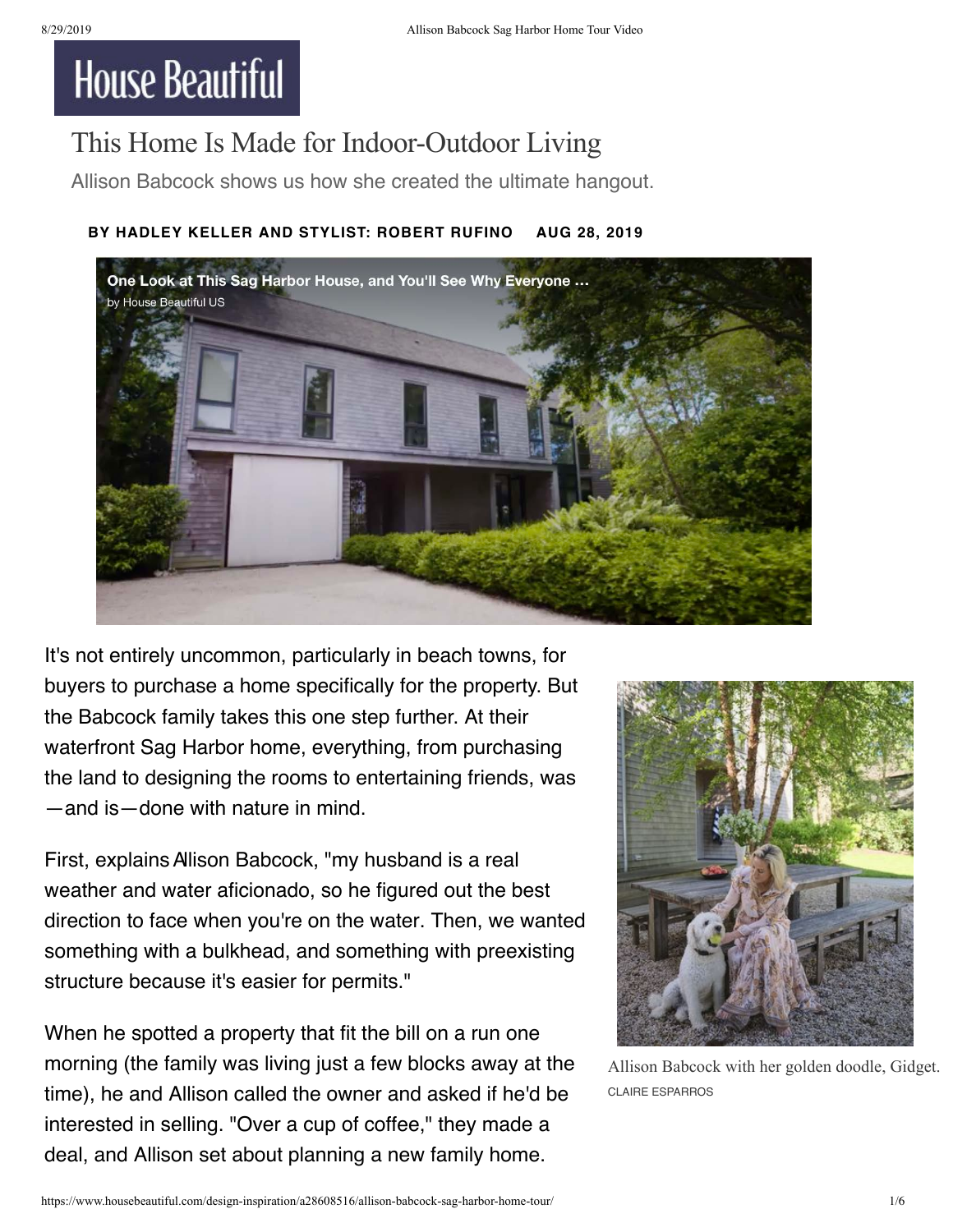

The family's kitchen looks out over the water. CLAIRE ESPARROS

Despite the fact that the Babcock's former home had been, "very traditional," Allison says, they didn't want to replicate that style here. "We wanted traditional roof lines but we wanted something that was open, so that you could, you know, see where you are outside while you're inside."

When Allison first brought up fellow Hamptons resident Blaze Makoid, her husband initially balked at his super-modern style. But after a few rounds of planning, the couple and architect came up with a concept of a modern barn that married old and new while remaining centered (quite literally) on the landscape.



An airy hallway connects the two wings of the home, which is built around a courtyard. CLAIRE ESPARROS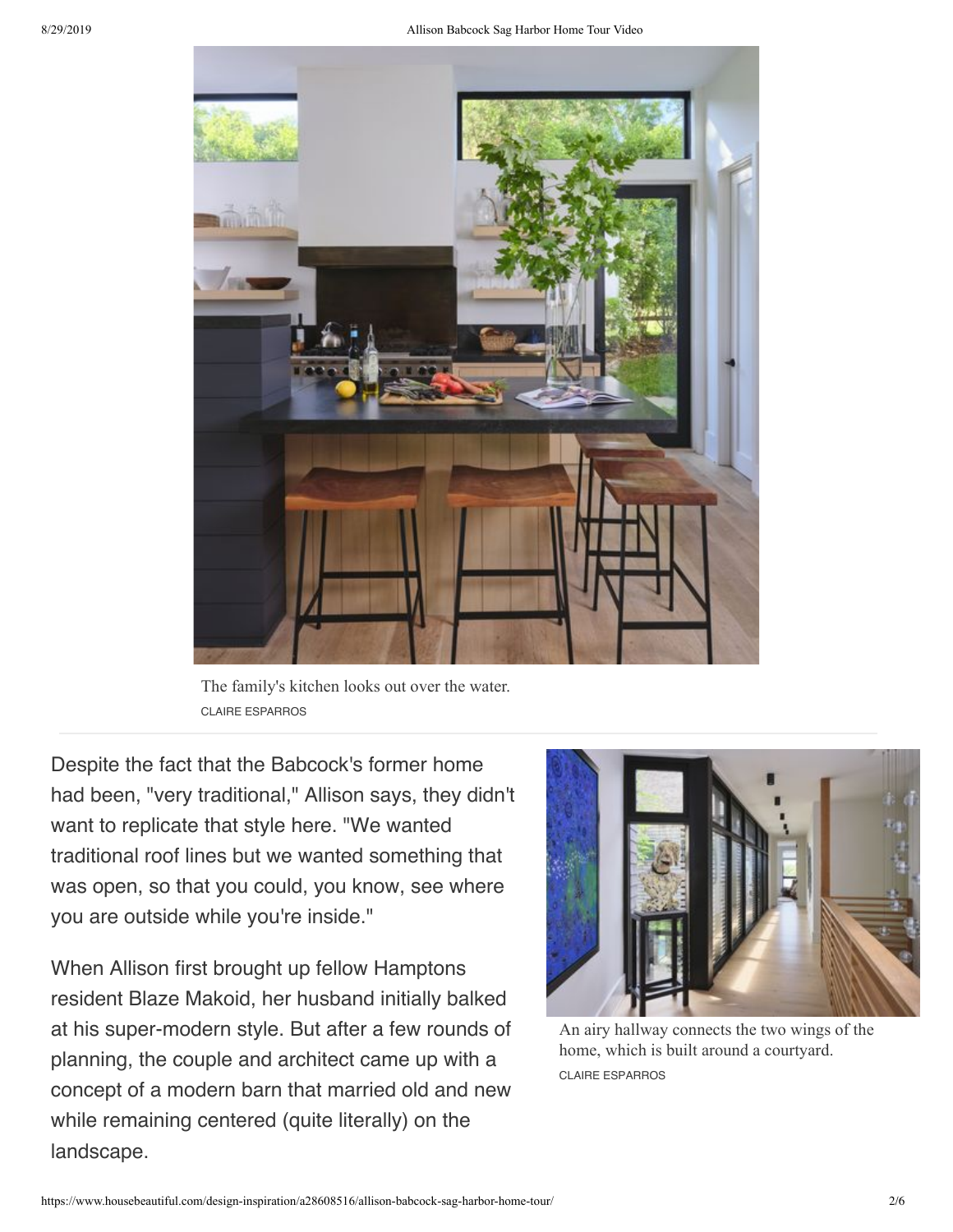

Babcock covered the hallway wall that doesn't face the water in a gallery wall of family photos. CLAIRE ESPARROS

The home's entrance is fairly unassuming, but upon stepping through the door, visitors are immediately greeted with views of the water ahead and a courtyard and pool to the left. Babcock and Makoid positioned the home so that the living space, kitchen, and dining areas are essentially surrounded by the outdoors. The kitchen faces the courtyard on one side and the water on the other, while the living room is the division between the two. A series of folding windows opens the living room up to the patio, where a long table is host to many al fresco dinners, either cooked on the neighboring grill, or in the kitchen just inside.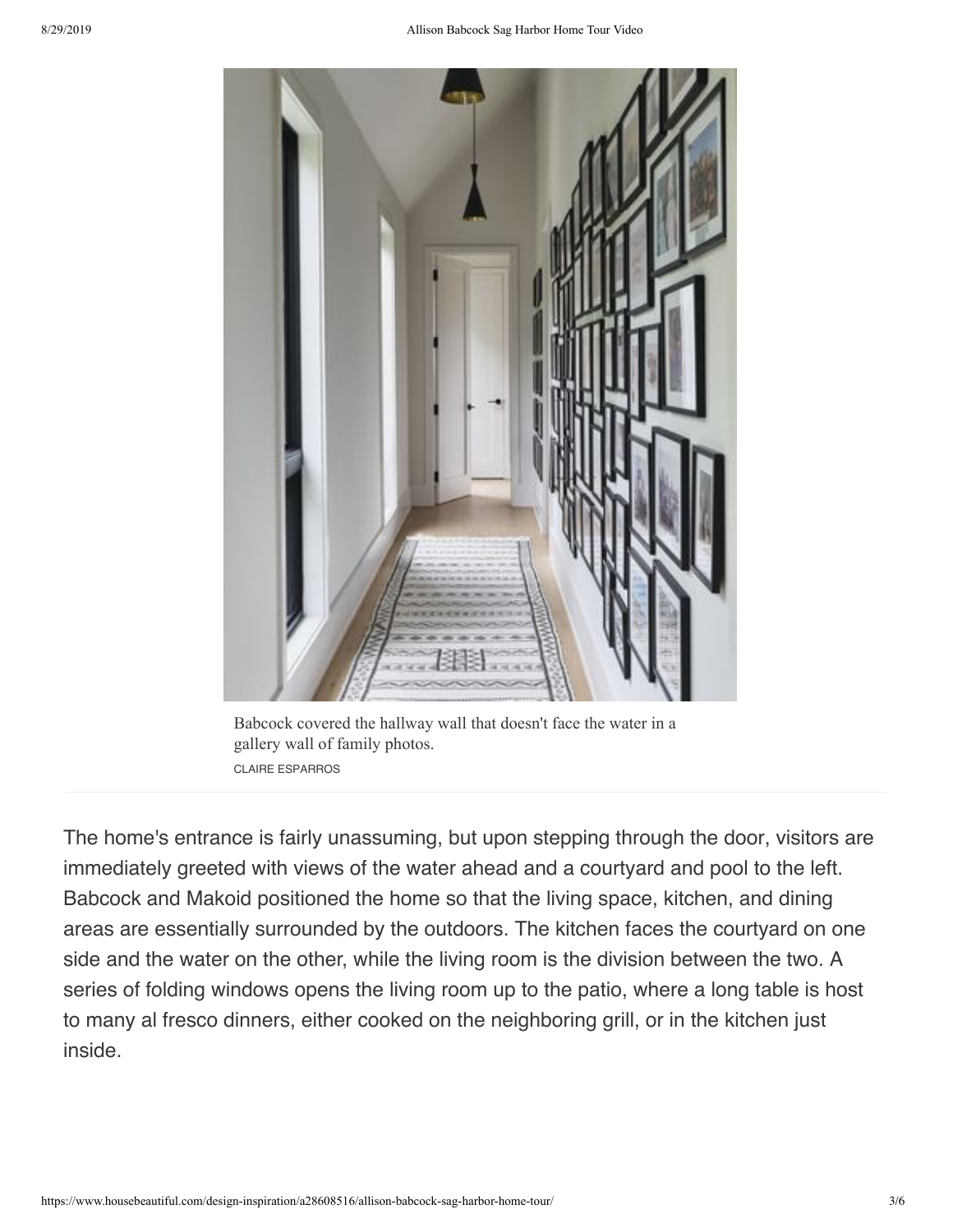

The master bath, which boasts an inviting tub and a shower that opens to the outside. CLAIRE ESPARROS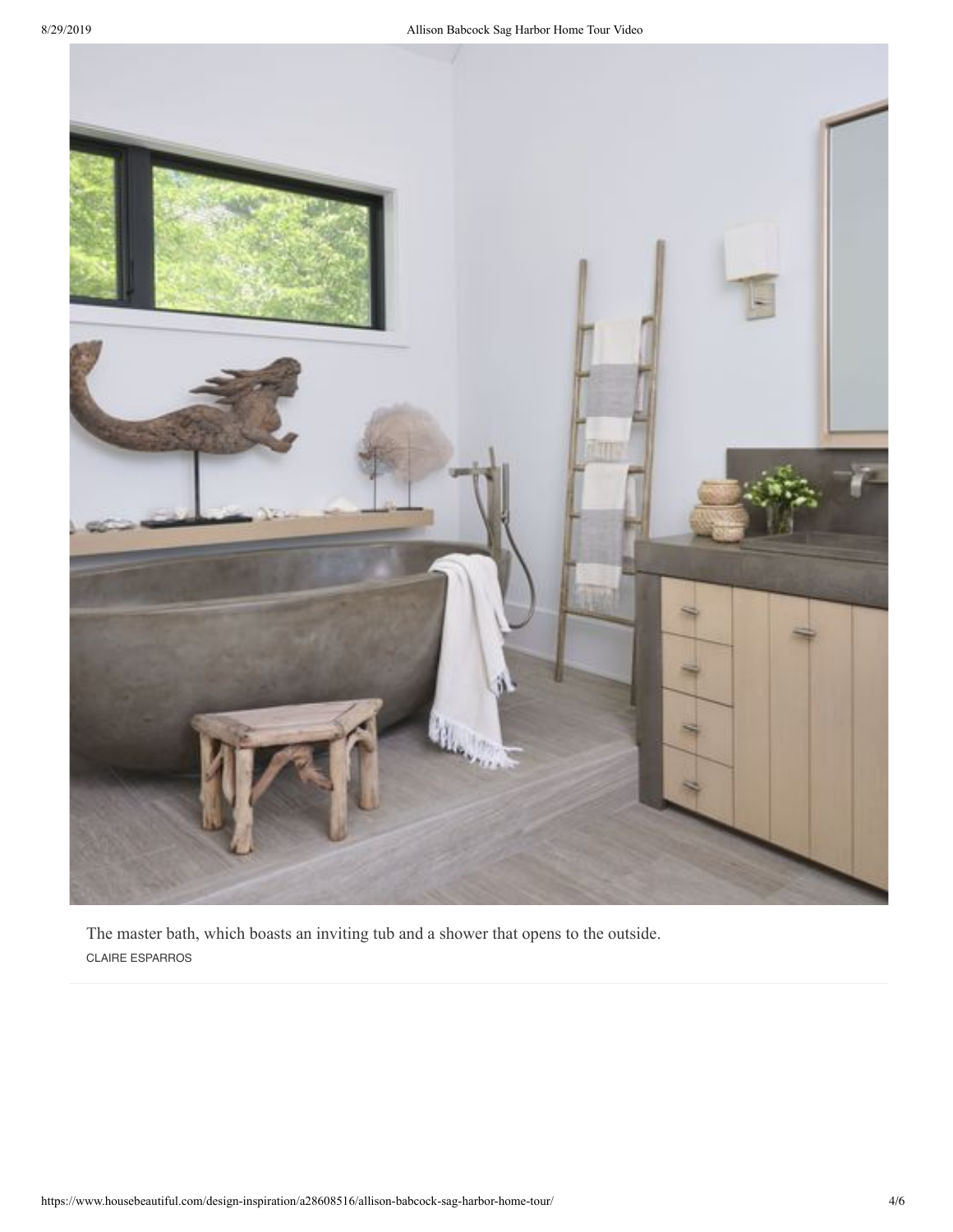

The patio, where the family often eats dinner, relaxes, and hosts guests. CLAIRE ESPARROS

"I'm very spur-of-the-moment when I entertain[," Allison](https://www.housebeautiful.com/entertaining/table-decor/) says. "It's you know, come on over, we'll have vegetables from the farm stand, we'll have fish." Plus, the indoor-outdoor setup makes for lots of interesting after-dinner activities, too: "In the summer, we can project movies on the outside of the fireplace of the chimney, and turn the heat up in the pool and watch from there," she says. In winters, they'll light the fireplace and look out at the water from the heat of the living room.

After all, the open concept makes it so that the surrounding nature can be enjoyed in virtually any weather. "If we have a big party and it's pouring

rain, we can open all that up, and if the wind is it coming off of the water, you really can still use the space," says Allison. "We've even had a Christmas party once where it was warm, but it was pouring down rain, so we just opened it up and we had a fire inside. It's really great."



A pink-accented girl's room. CLAIRE ESPARROS